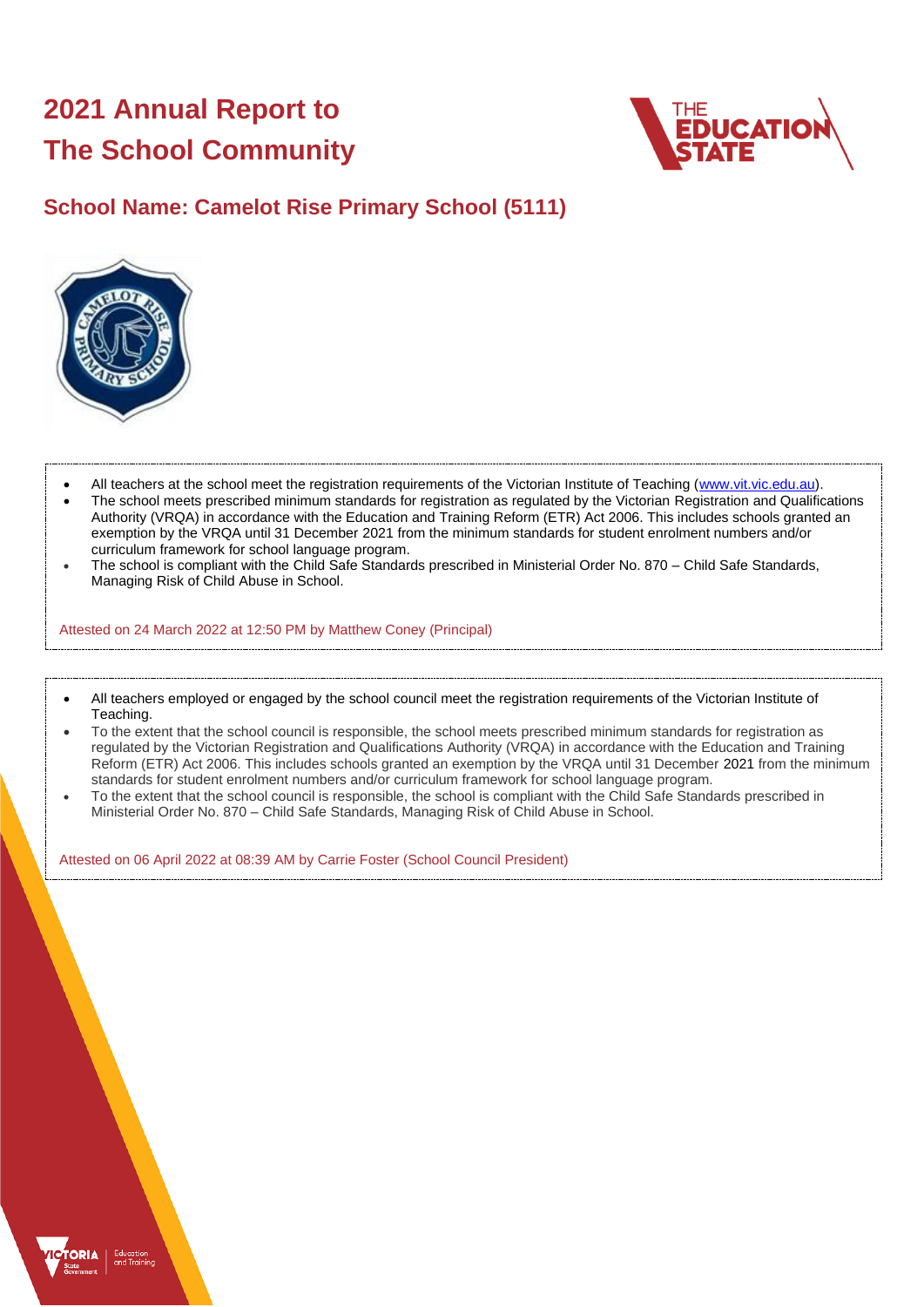

# How to read the Annual Report

### What does the *'About Our School'* commentary section of this report refer to?

The 'About our school' commentary provides a brief background on the school, an outline of the school's performance over the year and future directions.

The 'School Context' describes the school's vision, values and purpose. Details include the school's geographic location, size and structure, social characteristics, enrolment characteristics and special programs.

The 'Framework for Improving Student Outcomes (FISO)' section includes the improvement initiatives the school has selected and the progress they have made towards achieving them through the implementation of their School Strategic Plan and Annual Implementation Plan.

### What does the *'Performance Summary'* section of this report refer to?

The Performance Summary includes the following:

#### **School Profile**

- student enrolment information
- the school's 'Student Family Occupation and Education' category
- a summary of parent responses in the Parent Opinion Survey, shown against the statewide average for Primary schools
- school staff responses in the area of School Climate in the School Staff Survey, shown against the statewide average for Primary schools

#### **Achievement**

- English and Mathematics for Teacher Judgements against the curriculum
- English and Mathematics for National Literacy and Numeracy tests (NAPLAN).

### **Engagement**

Student attendance at school

### **Wellbeing**

Student responses to two areas in the Student Attitudes to School Survey:

- Sense of Connectedness
- Management of Bullying

Results are displayed for the latest year and the average of the last four years (where available). As NAPLAN tests were not conducted in 2020, the NAPLAN 4-year average is the average of 2018, 2019 and 2021 data in the 2021 Performance Summary.

## Considering COVID-19 when interpreting the Performance Summary

The Victorian community's experience of COVID-19, including remote and flexible learning, had a significant impact on normal school operations in 2020 and 2021. This impacted the conduct of assessments and surveys. Readers should be aware of this when interpreting the Performance Summary.

For example, in 2020 and 2021 school-based surveys ran under changed circumstances, and NAPLAN was not conducted in 2020. Absence and attendance data during this period may have been influenced by local processes and procedures adopted in response to remote and flexible learning.

Schools should keep this in mind when using this data for planning and evaluation purposes.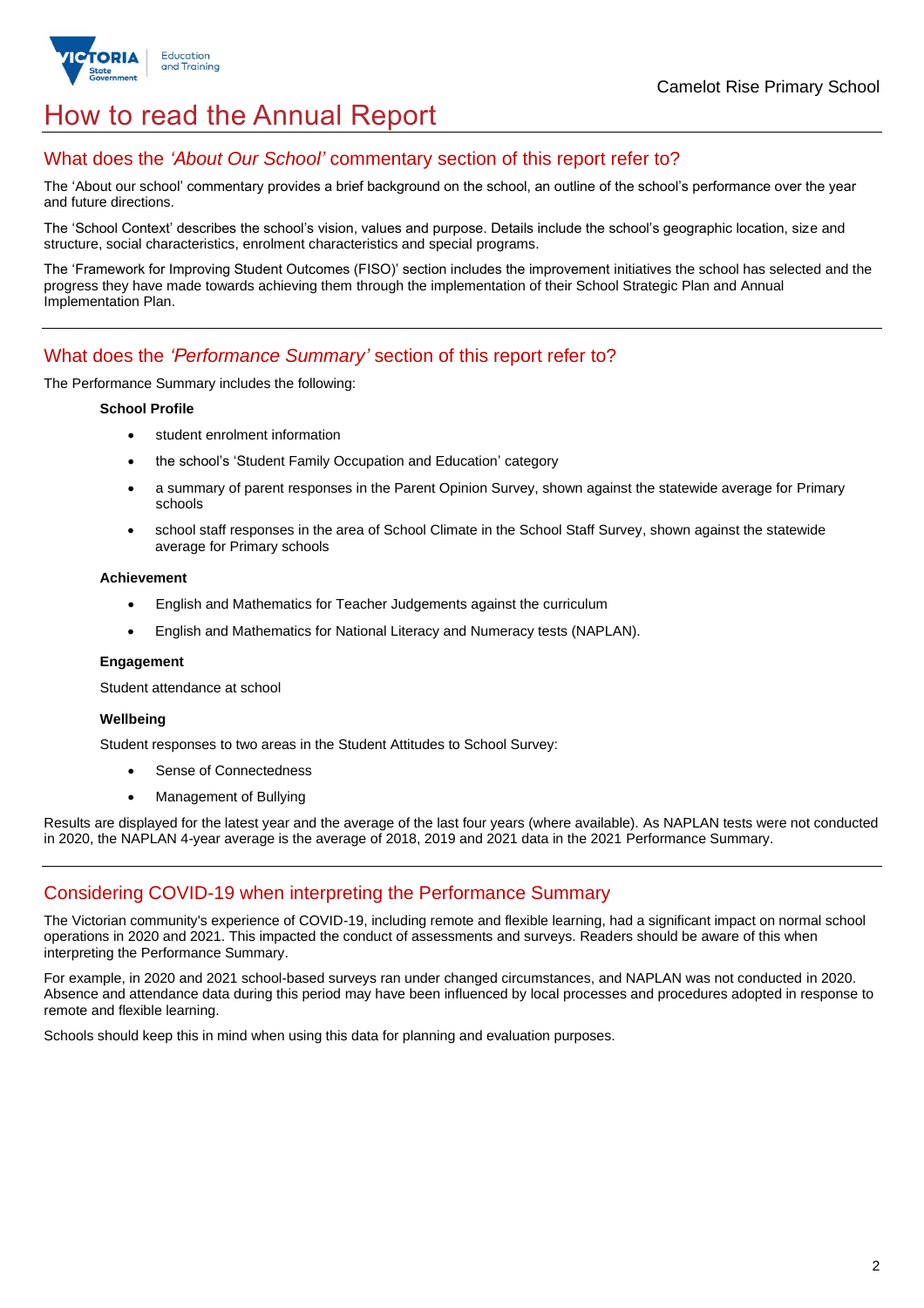

# How to read the Annual Report (continued)

### What do *'Similar Schools'* refer to?

Similar Schools are a group of Victorian government schools with similar characteristics to the school.

This grouping of schools has been created by comparing each school's socio-economic background of students, the number of non-English speaking students and the school's size and location.

### What does *'NDP'* or '*NDA*' mean?

'NDP' refers to no data being published for privacy reasons or where there are insufficient underlying data. For example, very low numbers of participants or characteristics that may lead to identification will result in an 'NDP' label.

'NDA' refers to no data being available. Some schools have no data for particular measures due to low enrolments. There may be no students enrolled in some year levels, so school comparisons are not possible.

Note that new schools only have the latest year of data and no comparative data from previous years. The Department also recognises unique circumstances in Specialist, Select Entry, English Language, Community Schools and schools that changed school type recently, where school-to-school comparisons are not appropriate.

## What is the *'Victorian Curriculum'*?

The Victorian Curriculum F–10 sets out what every student should learn during his or her first eleven years of schooling. The curriculum is the common set of knowledge and skills required by students for life-long learning, social development and active and informed citizenship.

The Victorian Curriculum is assessed through teacher judgements of student achievement based on classroom learning.

The curriculum has been developed to ensure that school subjects and their achievement standards enable continuous learning for all students, including students with disabilities.

The 'Towards Foundation Level Victorian Curriculum' is integrated directly into the curriculum and is referred to as 'Levels A to D'.

'Levels A to D' may be used for students with disabilities or students who may have additional learning needs. These levels are not associated with any set age or year level that links chronological age to cognitive progress (i.e., there is no age expected standard of achievement for 'Levels A to D').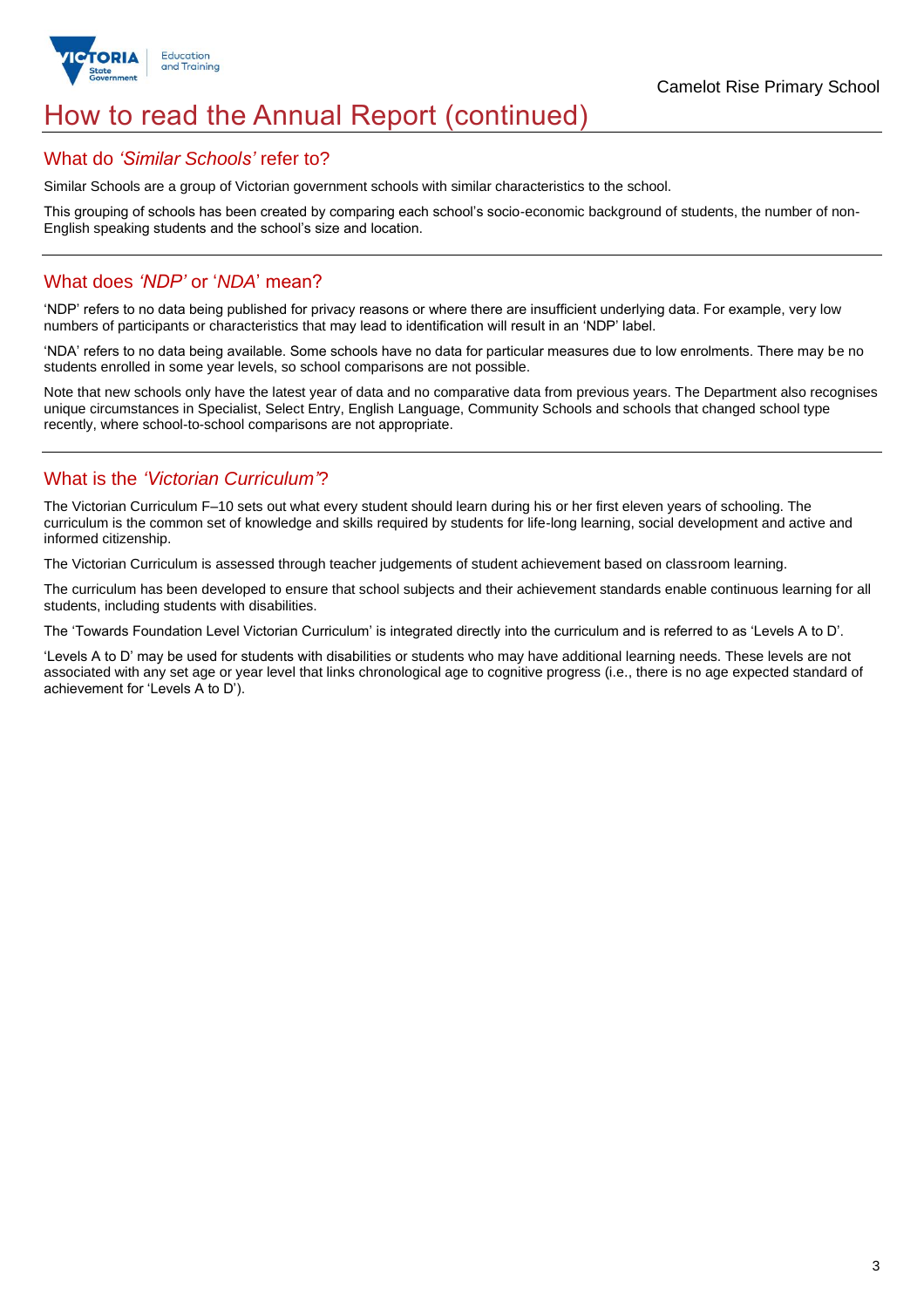

# **About Our School**

### School context

Our vision is to be a connected community, learning, growing and achieving together. Our values are Responsibility, Respect, Resilience and Optimism. Our Purpose is to maximise student potential through building a desire for personal excellence, a high sense of self-worth and a love of learning.

In 2021 we enrolled 339 students of which 159 were female and 180 were male and 2 of these students are part-time enrolments.

We had one full-fee paying international student who attends school on a full-time basis. Prior to the COVID - 19 travel restrictions in 2020 and 2021 we historically had between 20 - 30 'short term international students' throughout all year levels that attended for all or part of Term Three. These students were active participants in our school and attended classes with all of their peers and accessed all aspects of the curriculum.

Camelot Rise Primary School is situated in Glen Waverley in the City of Monash. Being a medium-sized school there are 339 students of which 159 were female and 181 were male divided into 13 class groups. Our families come from a variety of cultural backgrounds. 122 students have English as an Additional Language and are eligible for funding. In 2021 we had 7 full-time and 2 part-time students that were funded under the Program for Students with Disabilities, consisting of 3 x Level 2; 2 x Level 3; 1.8 x Level 4; 1 x Level 5.

The SFOE (Student Family Occupation and Education, measure of socio-economic status) is 0.1233.

The school employed 26.6 dedicated full-time equivalent staff. 18.8 of these are Teaching staff and 7.8 are employed as Education Support staff (including office administration and Integration Aides). The staffing profile includes 1 Principal and 1 Acting Assistant Principal, 0.2 Leading Teachers and 1 Learning Specialist. We currently do not have any staff that identify as Aboriginal and Torres Strait Islanders.

Specialist programs at Camelot Rise PS include Visual Arts, Performing Arts, Physical Education and French (LOTE). Additional support programs are provided in the area of English as an Additional Language (EAL). Our whole school Instructional Model is the 'Gradual Release of Responsibility '(GRR). In 2021, we continued working with Reading consultant, Mardi Gorman, to develop a whole-school approach to reading. We also continued working with Educational Leadership Coach, Phil White, to look at our strategic organisation and build the capacity of our School Improvement Team and PLT leaders. The work with these two consultants was halted due to COVID-19.

Staff at Camelot Rise Primary School engaged in a range of Professional Learning opportunities to support their ability to deliver high-quality instruction both in the classroom and remotely.

We have a Parent Satisfaction Endorsement of 73% which is higher than the 68% we received in 2020. This is slightly lower than similar schools 78% and the state average of 78%. A mitigating factor could be that only 34 families completed the survey. Again, this number of parent responses is an improvement on 2020. We are looking at ways to increase the number of parents that actually complete the survey in the future.

Our Staff Survey shows our 'School Climate' has an endorsement of 87%. This is better than the state average of 76% and Similar School's score of 81%. Our staff are happy with the support they receive, the professional learning they are exposed to and the overall climate of the school.

## Framework for Improving Student Outcomes (FISO)

Throughout 2021, CRPS adopted the DET priority goals of 'Learning, Catch up and Extension', 'Happy, Active and Healthy Kids', and 'Connected Schools', as a direct result of the interrupted 2020 school year due to COVID - 19. In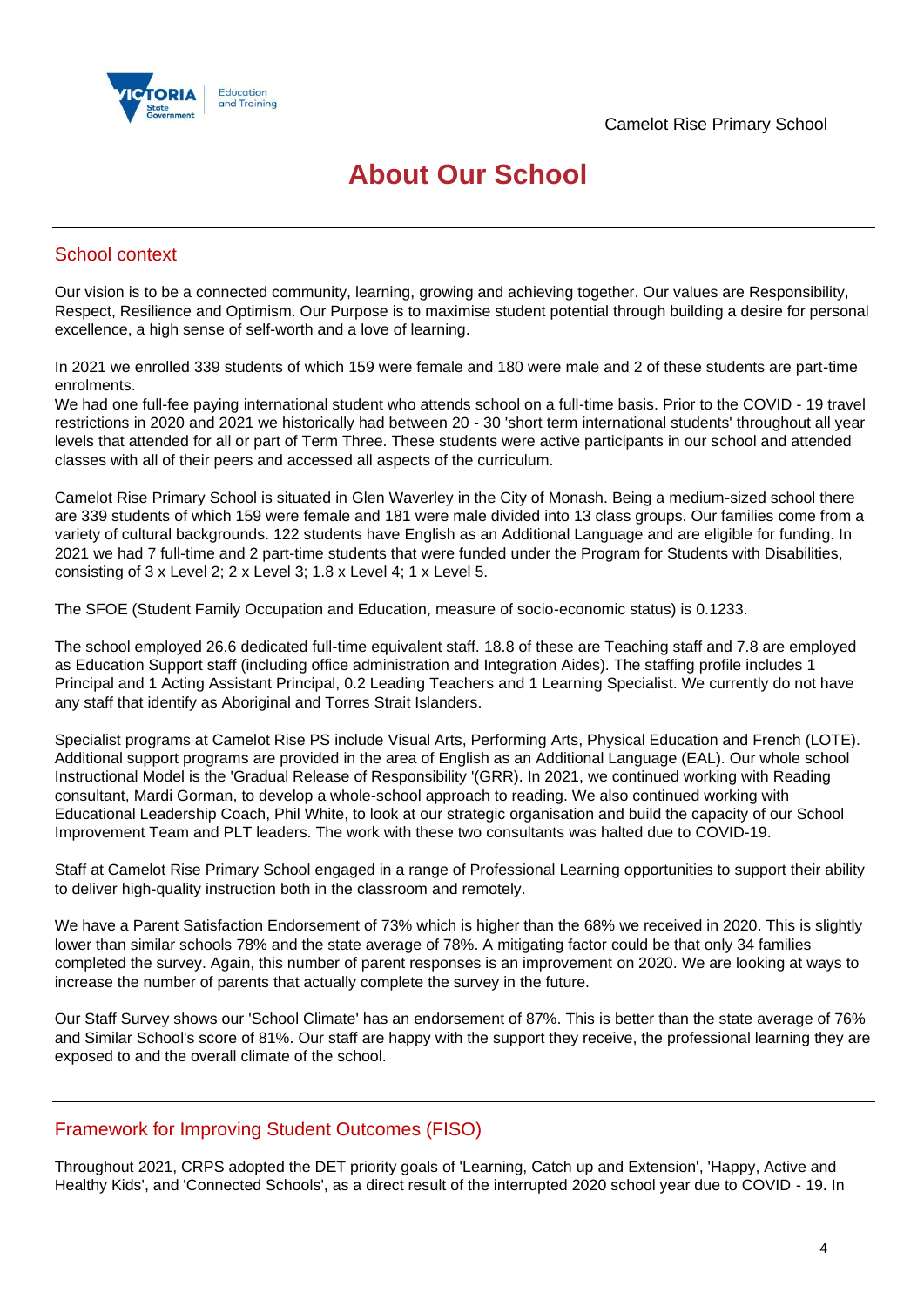

relation to Curriculum Planning and Assessment, there was a strong focus on targeted student support in literacy and numeracy, as well as developing data literacy of teachers to inform planning, assessment and the delivery of the curriculum.

There was a strong focus on literacy and numeracy in 2021, with an increased emphasis on student data to inform teaching. Our professional learning mostly focused on 'Reading' and building the capacity of our PLT leaders.

In 2021 we introduced an 'Electronic Data Wall' to ensure all staff have the opportunity to access current student data results. This will ensure all students are being taught at their 'Point of need'.

In Health and Wellbeing, we focused on ensuring all students can re-engage in learning; building staff capacity to collect, analyse, monitor and respond to student engagement data; strengthening in-class relationships through peer and group learning activities; conducting regular check-ins/conferencing with students; building relationships and engaging with families of at-risk students.

And, in Building Communities, we focused on strengthening and embedding the school-wide approach to communication with parents/carers/kin; planning for school facilities and grounds works creating a great place to learn; using digital channels of communication to provide regular updates to parents on student learning; strengthening relationships with parents/carers/kin; ensuring the benefits of digital learning continues to be available to every student.

Our three School Strategic Plan goals are as follows:

1. To improve student achievement and learning growth for every student across the whole curriculum with an emphasis on literacy and numeracy.

What we did to achieve these goals:

- Planned and delivered whole-school professional learning on identified core-curriculum priority areas throughout the year (The CRPS instructional model, Gradual Release of Responsibility), Reading (Reading

workshop/conferences/independent reading) classroom libraries, reader's notebooks, high impact reading instructional practices)

- Maintained PLT structures to support teacher collaboration and reflection of strengthening teaching practice

- Selected students to be engaged in VHAP (High Ability Program), a range of curriculum opportunities to further challenge these students

- Prioritised curriculum 'essentials': mathematics, reading, and writing.

- Use assessment data and teacher judgement to determine students who would be part of the Tutor Learning Initiative

2. To improve student engagement and motivation and their attitudes to learning and school.

What we did to achieve these goals:

- We began to implement School-Wide Positive Behaviours by establishing a common understanding of what this means; we started to develop a behaviour matrix. Our Curriculum Day was cut short due to a snap lockdown and our SWPBS coach took up a role in a different region. Our SWPBS work will continue in 2022.

- Ensured that all students had the opportunity to access a varied curriculum, with weekly language (French), STEM, digital technologies, media hub, performing arts and production, visual arts and physical education lessons. Students had the opportunity to engage with most of these curriculum areas during remote learning.

- CRPS was committed to ensuring students had the opportunities to attend school camps, excursions and incursions all whilst following COVIDsafe guidelines.

- Engaged the services of onPsych for telehealth mental health sessions for our students

- Set up 'Seesaw' as a digital platform for students to share their work with their parents

- Wellbeing lessons were taught across the school on a weekly basis

- Established an agreed approach to monitoring and responding to student wellbeing concerns - including absences

- Built relationships and engaged with families of at-risk students. A number of new families joined our SSG roster due to our concerns either during, or upon their return from, remote learning.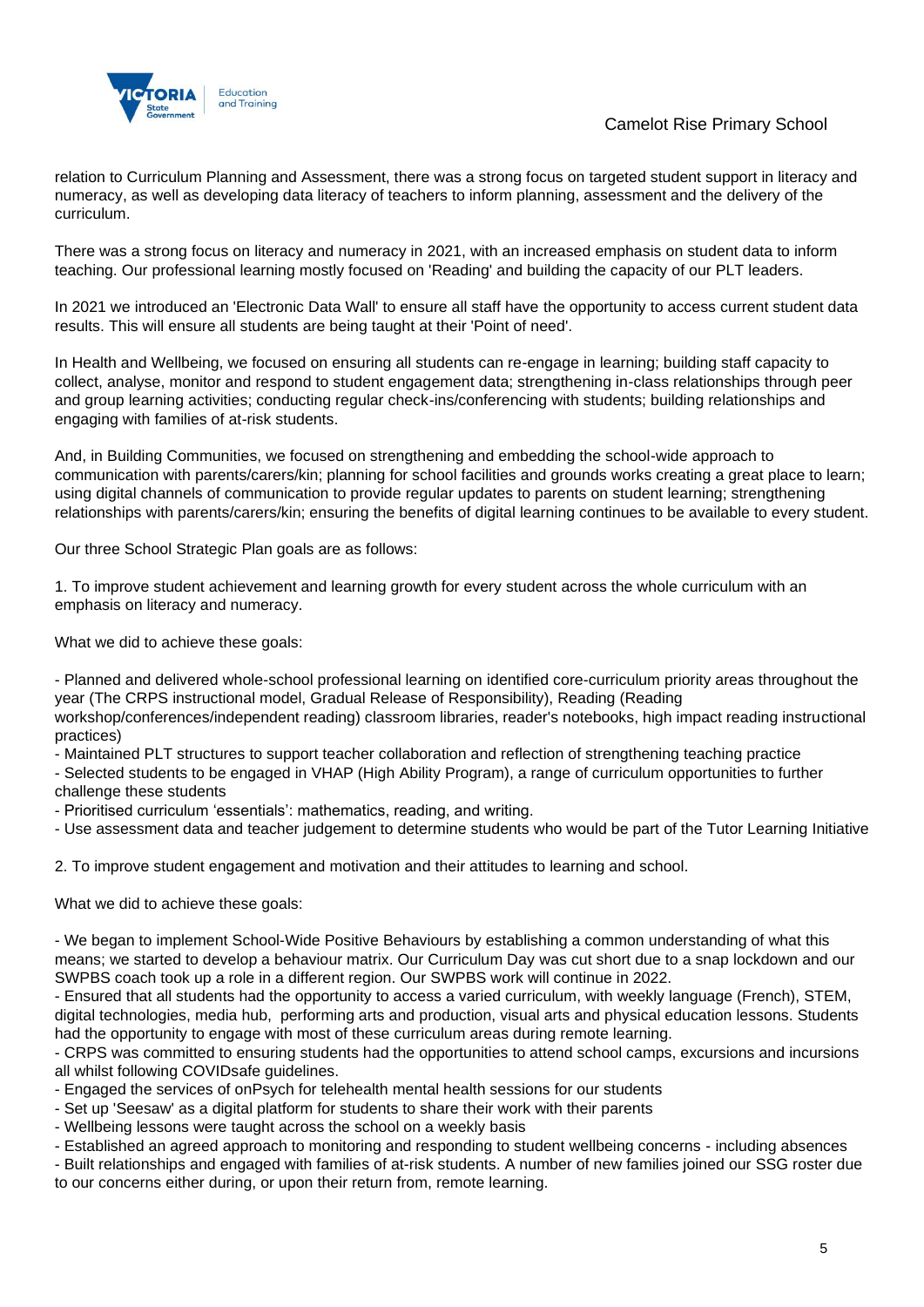

3. To continue to foster a positive climate for learning which supports the continued development of our students' social and emotional wellbeing.

What we did to achieve these goals:

- Strengthened and adapted the school-wide approach to digital learning and policies regarding digital access and devices. We ensured that all our families had access to a device during remote learning.

- Build staff capability to integrate digital learning into their classroom practice, The 'greenscreen' room was introduced, with all classes having the opportunity to utilise this space.

- We started to use Seesaw as a digital portfolio platform where students can share work with their parents

- Used digital channels of communication to provide regular updates on weekly student learning programs (Seesaw/Webex)

- Created opportunities for more regular meetings using digital technologies between parents/carers and teachers (Webex)

- Strengthened and embedded digital learning in classes (Seesaw/Office 365), as well as computer programming and 3D printing technologies

In 2021, despite there being many interruptions to the year, CRPS continued to address these goals. Our Attitudes to School Data would indicate that our students are engaged and motivated to learn. It also shows that our students feel safe and have strong connections to the school and their peers.

### Achievement

Despite the nation-wide interruptions to onsite learning due to the pandemic, CRPS was able to deliver a high-quality remote learning platform that blended online technologies and student wellbeing. Students were able to maintain their studies with the full support of teachers and education support officers which resulted in great results in 2021. When we returned to school, there was a focus on literacy, numeracy and wellbeing.

In 2021 our Semester 2 Teacher Judgement results show the following.

### English

Reading and Viewing: 96% of our students are working at or above expected level. Speaking and Listening: 96% of our students are working at or above expected level. Writing: 91% of our students are working at or above expected level.

### **Maths**

Number and Algebra: 93% of our students are working at or above expected level. Measurement and Geometry: 91% of our students are working at or above expected level. Statistics and Probability: 91% of our students are working at or above expected level.

These numbers are impressive, and they are a testament to the excellent teaching our students are exposed to. Our students come to school ready and willing to learn and our staff meet their needs on a daily basis.

### NAPLAN 2021

Our Year 3 NAPLAN results were excellent with our students outperforming Similar Schools and the State in all areas.

Year 3 - Percentage of students in top three bands for Reading = 98.1% compared to Similar Schools = 90.2% and the State average of 76.9%.

Year 3 - Percentage of students in top three bands for Numeracy = 94.5% compared to Similar Schools = 85.5% and the State average of 67.6%.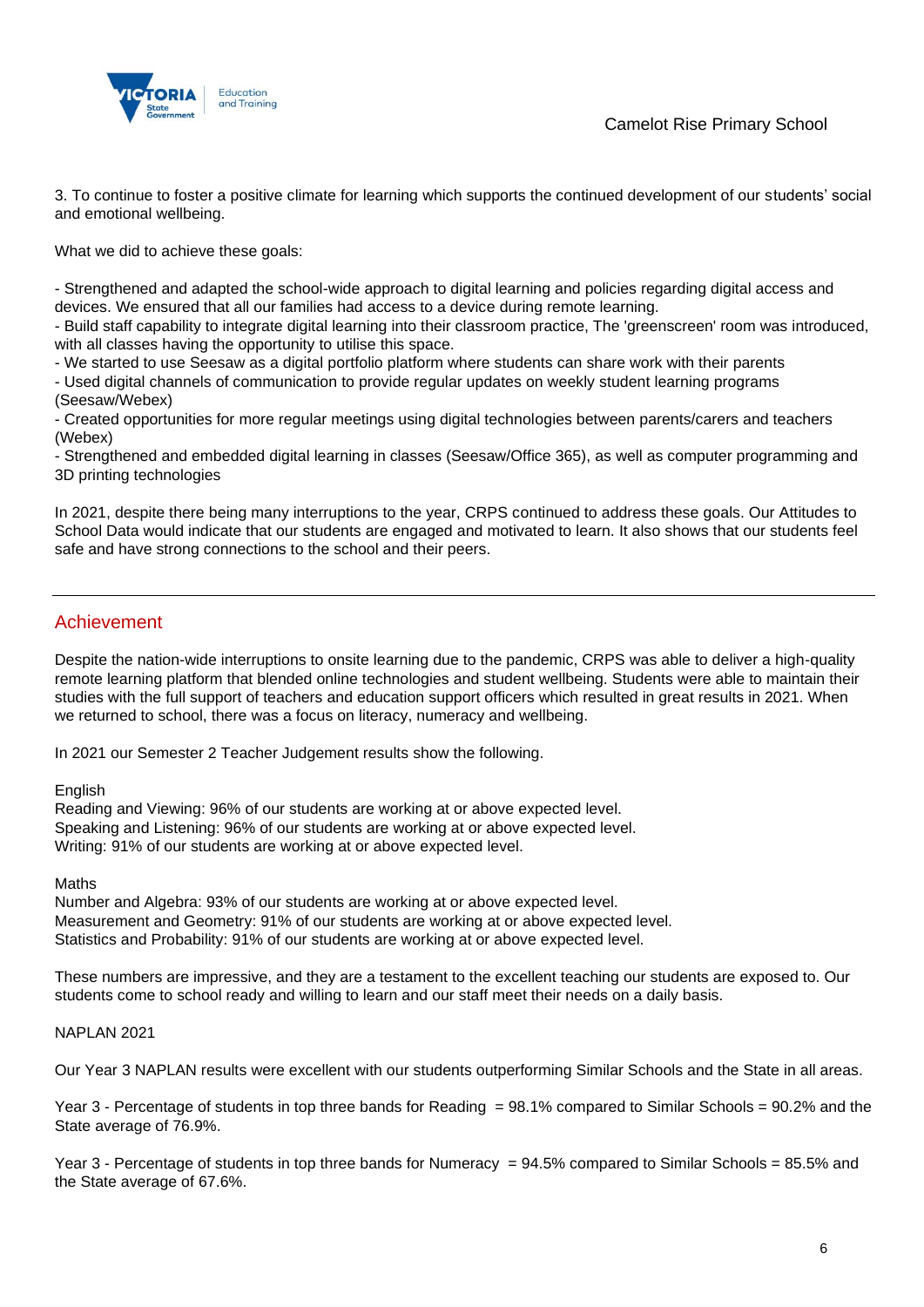

Our Year 5 NAPLAN results were also excellent with our students outperforming Similar Schools and the State in all areas.

Year 5 - Percentage of students in top three bands for Reading = 88.7% compared to Similar Schools = 87.3% and the State average of 70.4%.

Year 5 - Percentage of students in top three bands for Numeracy = 90.4% compared to Similar Schools = 84.8% and the State average of 61.6%.

In 2021 Camelot Rise had 7 full-time and 2 part-time students funded under the program for students with a disability. Half of these students were regular 'onsite' attendees during remote learning. These students are supported by integration aides and are on a differentiated curriculum. Regular SSGs are held with their parents to ensure that the school is doing all we can to support their learning. These students are assessed as part of our assessment schedule. ABLES is used to assess students who are not yet performing the skills on the Victorian Curriculum. ABLES allows us to assess these students accurately to determine their current academic level and their next steps.

## Engagement

When returning to onsite learning, the school prioritised the need to reconnect and provided tangible activities and programs to support face to face learning and a reconnection with peers, social relationships and the structure and routines of onsite learning. This included the delivery of incursions, excursions and holistic programs and opportunities to reengage students with the school.

Transition and corresponding pathways into Foundation (Prep) and from Year 6 – 7 were a focus for the school with teachers working collaboratively with one another and with other early learning programs and secondary schools to support the academic, social and emotional needs and transition pathways of students.

Our students are keen to come to school and are engaged when they are onsite. Our 'school number of student absence days was 8.4, which is less than similar schools (9.3) and state (14.7). In 2021 our figure of 8.4 (student absence days) is also down on our 4 year average of 11.2. This is a very pleasing result.

During much of 2021 teachers marked attendance according to students who engaged with WebEx sessions during Remote Learning. Student absence and lateness data was monitored, with classroom teachers contacting parents if there were 2 consecutive days of absences.

CRPS promoted the importance of school attendance and punctuality through the school newsletter. The administration team would follow up 'unexplained' absences and lateness with parents so that we had 'reasons' for these absences/lateness.

Our school's student Pathways and Transition quality practices included:

- Our Foundation Transition program, which plays an important part in the transition from pre-school to school and is very successful in ensuring students become familiar with the facilities, teachers and other students. This was done very successfully even during 'Remote Learning' with some of the transition sessions being conducted 'online'. - Our transition program for students moving from year level to year level. During Term 4, students participate in activities that prepare them academically, socially and emotionally for the following year level

- Monitoring and sharing student data between year levels within the school
- Expanding the links already established with the local kindergartens.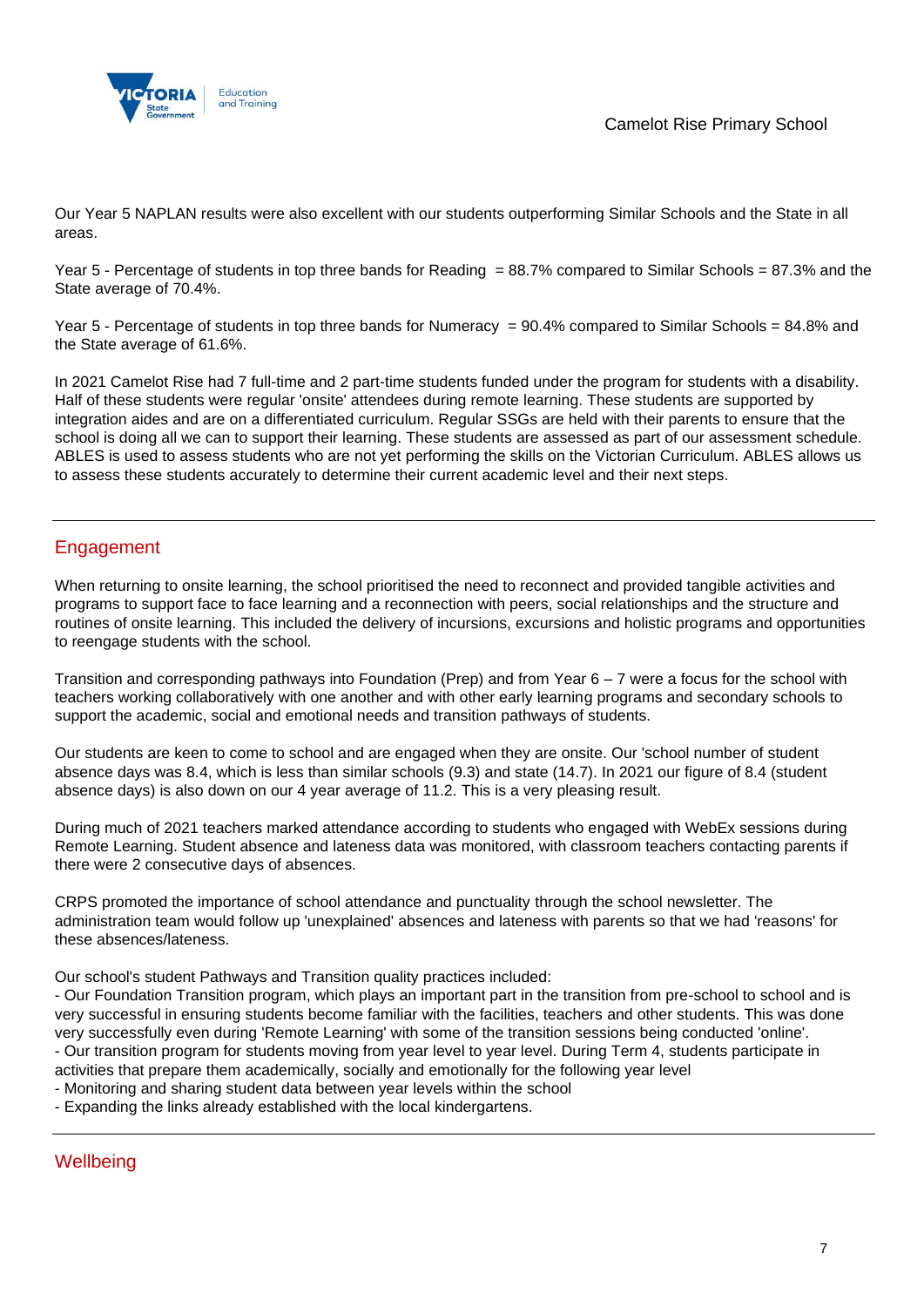

Our 2021 Attitudes to School – Sense of Connectedness and Management of Bullying data improved on our 4-year average. Our 'Sense of Connectedness' data results at CRPS scored 80.4% which is better than the state average. 'Managing Bullying' is up to 77.9%, this is much better than our 4 year average of 74.7%, but slightly below the state average of 78.4%. We continue to focus on this year and we are confident that the implementation of the School Wide Positive Behaviours (SWPB) Program will see a continual improvement in this area.

Student Leadership continued to be a major focus, with student leaders participating in a leadership conference and provided with a variety of opportunities for student voice. In addition to the core curricula, enrichment programs are provided by way of Victorian High Abilities Program, Instrumental Music Program, Choir, Excursions, Camps, Sports, lunchtime clubs and a School Production. In 2022 further emphasis will be placed on student leadership and the promotion of the student leadership roles across the school. In 2022 all student leaders will participate in a full day leadership conference.

We continue to work towards ensuring a comprehensive whole school approach to student wellbeing. Our school values of Respect, Responsibility, Resilience and Optimism are promoted and taught to each year level. The Student Engagement Policy and our whole school behaviour management practices support our positive student relationships and strong peer connectedness. In 2021 we once again had our work towards School-Wide Positive Behaviours halted due to COVID and then there being a change in personnel at the department. This was also the case with Respectful Relationships.

2022 will see us reinstate the SWPB Team. There will be a dedicated Curriculum Day to help successfully launch / introduce this initiative to all staff. A considerable amount of money has been allocated to this initiative to ensure it becomes an embedded aspect of our school culture.

### Finance performance and position

Camelot Rise Primary School continues to be in a very sound financial position. The surplus achieved in 2021 was the result of careful strategic planning and allocating human resourcing to enable four specialist programs to be taught by two full time teachers and one 0.8 teacher. Our substantive Assistant Principal was appointed to a Regional Department position as an Education Improvement Leader for the North Eastern Region. As a result her wage was not paid by the school. We had an Acting Assistant Principal for the duration of 2021 and that wage was paid by the school.

Our experienced staffing profile requires careful monitoring to ensure the school can continue to maintain a staffing surplus in future years. An increase in student numbers will hopefully be able to ensure the school can continue to maintain a staffing surplus.

The additional revenue from Camp Australia in 2020 and 2021 provided the school with the opportunity to employ educational consultants to work with the staff on an ongoing basis. This additional money was spent on teacher professional learning to ensure staff are always developing their skills. The school's equity funding was used to employ the services of Educational Consultants (Educational Leadership and Reading) to lead Curriculum Days to help develop consistent whole school teaching practices and develop the leadership skills of our team and curriculum leaders.

The Tutor Learning Initiative funding were utilised to support the Department of Education and Training (DET) learning, catchup and extension priority and the happy, active and healthy kids priority from Years 1-6 in the area of English and Mathematics. This will continue to be a focus in 2021.

School funds were spent as part of the Planned Maintenance Program as set out by DET and the VSBA. This will continue in future years and must be planned for. This program will also ensure our school facilities are in well maintained condition.

We continue to apply for grants to improve our school oval and surrounding area. If we are not successful with these grants we will look at ways for the school to pay for these works. The costs of these works are around \$500,000.00. This is a figure that needs to be planned for and saved for over a number of years. We will continue to look for ways to hopefully source a grant for these works or we will start long term planning to ensure we can upgrade our school oval.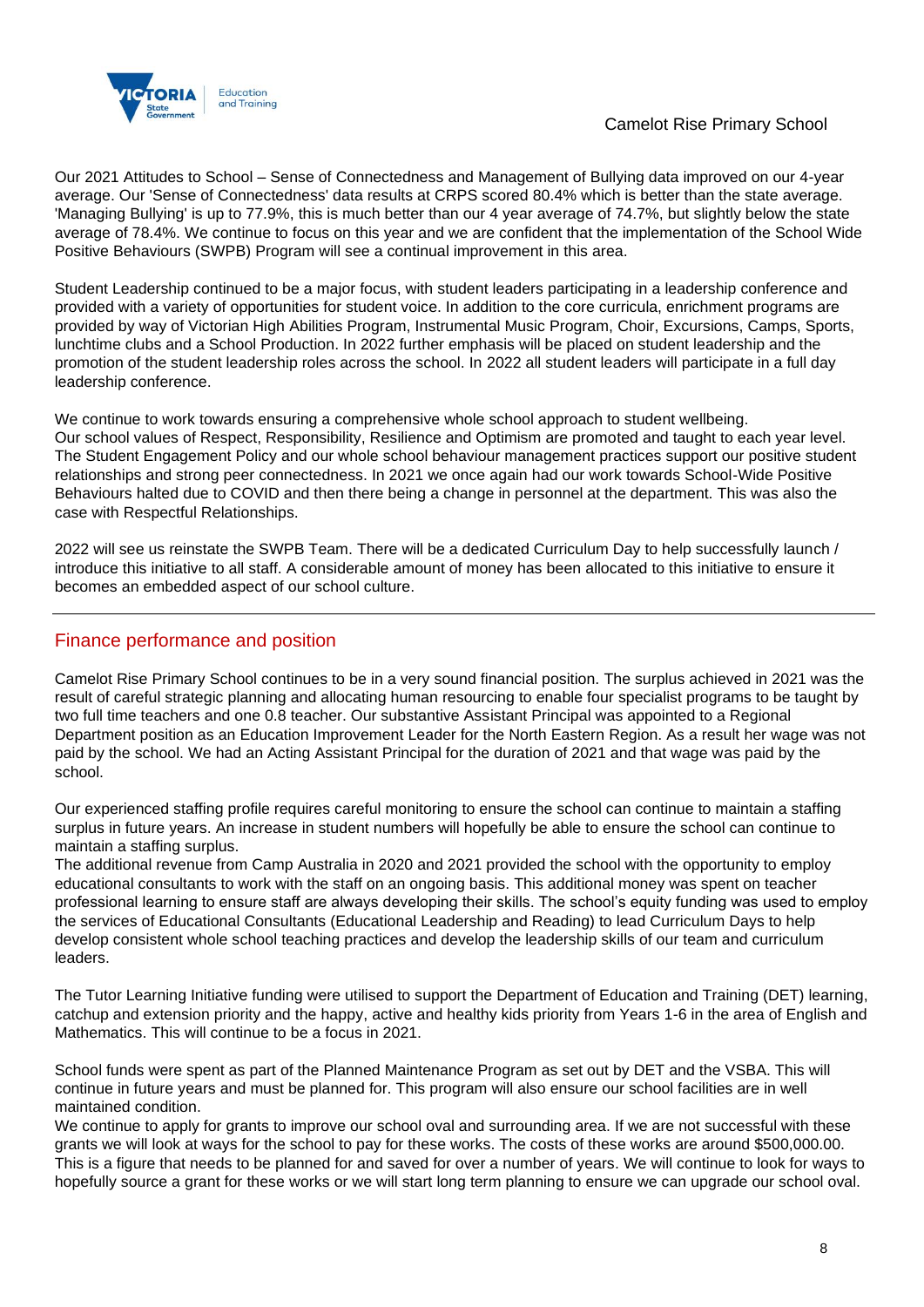

Camelot Rise Primary School

All funds received from the Department, or raised by the school have been expended, or committed to subsequent years, to support the achievement of educational outcomes and other operational needs of the school, consistent with Department policies, School Council approvals and the intent/purposes for which funding was provided or raised.

> **For more detailed information regarding our school please visit our website at [https://www.camelotrise.vic.edu.au](https://www.camelotrise.vic.edu.au/)**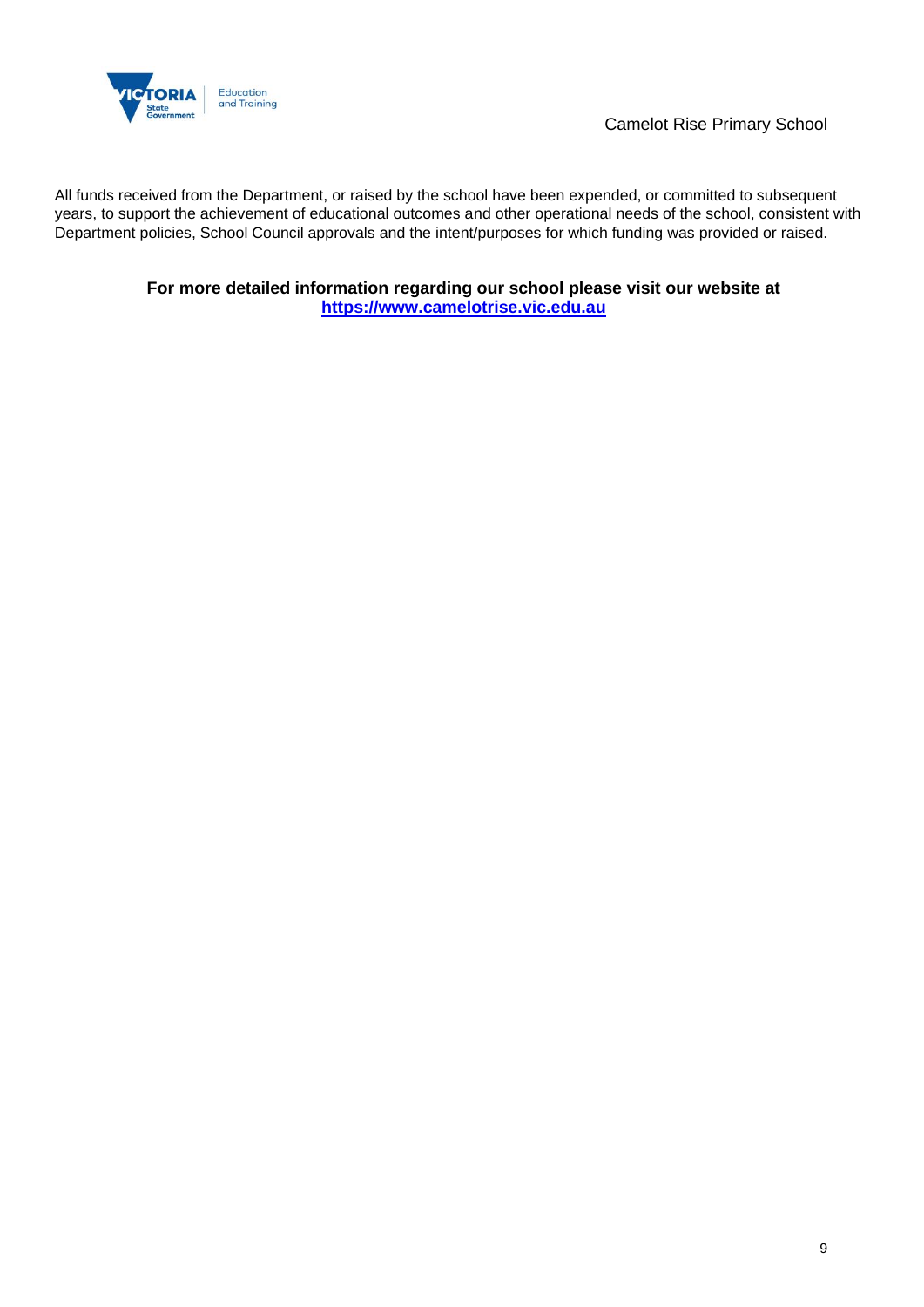

# **Performance Summary**

The Performance Summary for government schools provides an overview of how this school is contributing to the objectives of the Education State and how it compares to other Victorian government schools.

All schools work in partnership with their school community to improve outcomes for children and young people. Sharing this information with parents and the wider school community helps to support community engagement in student learning, a key priority of the Framework for Improving Student Outcomes.

Refer to the 'How to read the Annual Report' section for help on how to interpret this report.

# SCHOOL PROFILE

#### **Enrolment Profile**

A total of 339 students were enrolled at this school in 2021, 159 female and 180 male.

48 percent of students had English as an additional language and 0 percent were Aboriginal or Torres Strait Islander.

#### **Overall Socio-Economic Profile**

The overall school's socio-economic profile is based on the school's Student Family Occupation and Education index (SFOE).

SFOE is a measure of socio-educational disadvantage of a school, based on educational and employment characteristics of the parents/carers of students enrolled at the school. Possible SFOE band values are: Low, Low-Medium, Medium and High. A 'Low' band represents a low level of socio-educational disadvantage, a 'High' band represents a high level of socio-educational disadvantage.

This school's SFOE band value is: Low

### **Parent Satisfaction Summary**

The percent endorsement by parents on their school satisfaction level, as reported in the annual Parent Opinion Survey.

Percent endorsement indicates the percent of positive responses (agree or strongly agree) from parents who responded to the survey.



### **School Staff Survey**

The percent endorsement by staff on School Climate, as reported in the annual School Staff Survey.

Percent endorsement indicates the percent of positive responses (agree or strongly agree) from staff who responded to the survey.

Data is suppressed for schools with three or less respondents to the survey for confidentiality reasons.

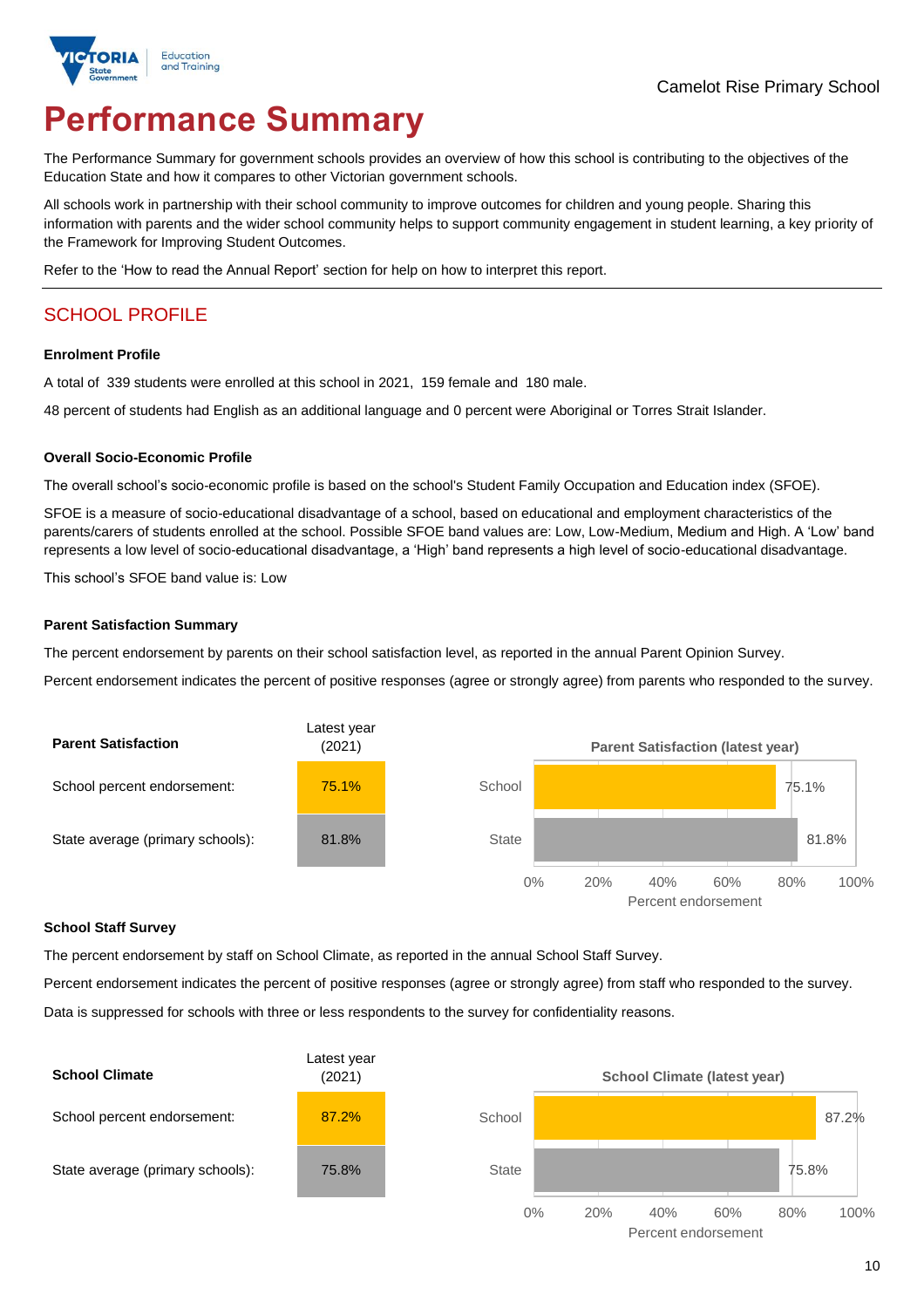

# ACHIEVEMENT

*Key: 'Similar Schools' are a group of Victorian government schools that are like this school, taking into account the school's socioeconomic background of students, the number of non-English speaking students and the size and location of the school.*

### **Teacher Judgement of student achievement**

Percentage of students working at or above age expected standards in English and Mathematics.



Percent students at or above age expected level

| <b>Mathematics</b><br>Years Prep to 6                             | Latest year<br>(2021) |
|-------------------------------------------------------------------|-----------------------|
| School percent of students at or above age<br>expected standards: | 91.8%                 |
| Similar Schools average:                                          | 94.6%                 |
| State average:                                                    | 84.9%                 |

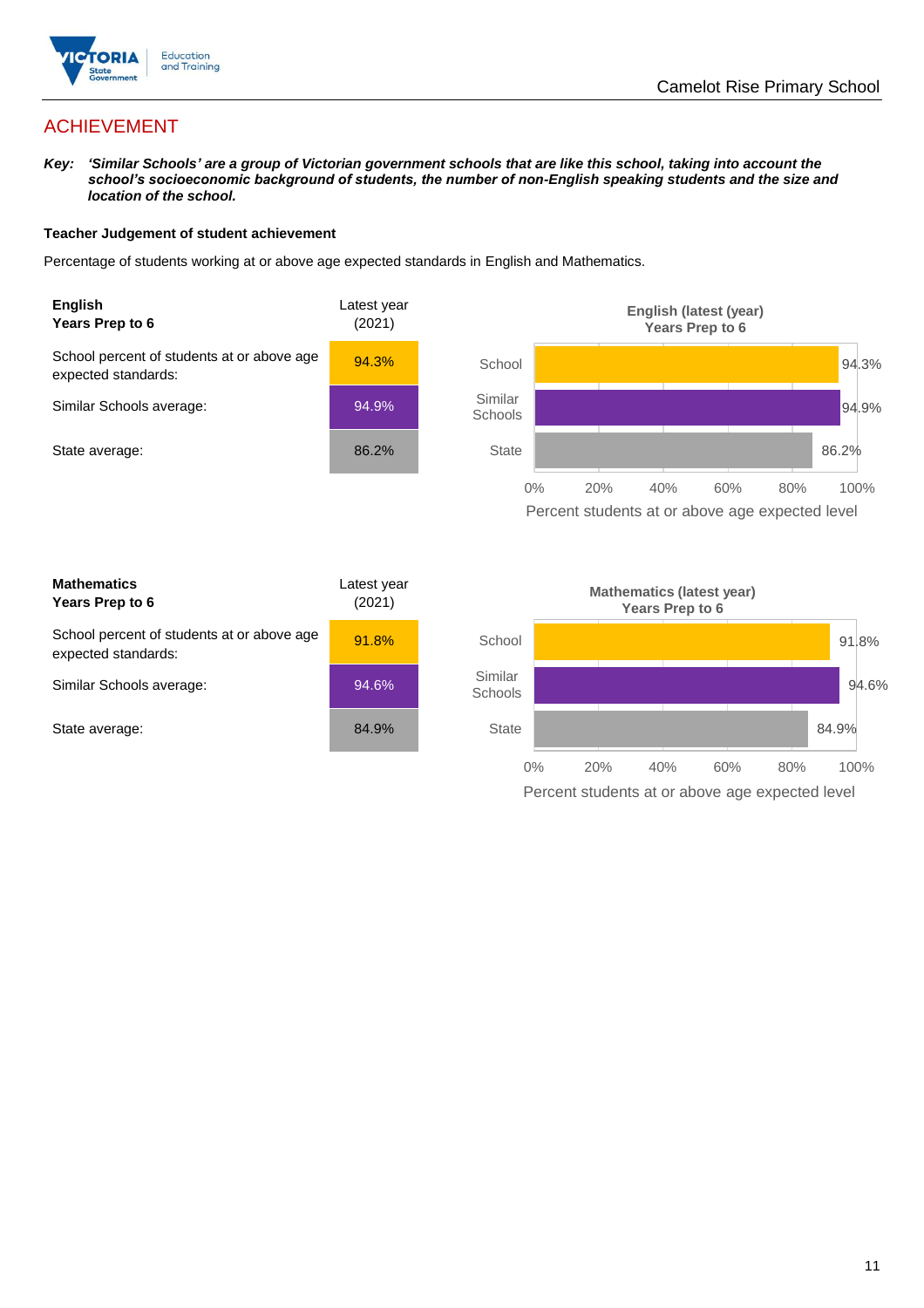

# ACHIEVEMENT (continued)

*Key: 'Similar Schools' are a group of Victorian government schools that are like this school, taking into account the school's socioeconomic background of students, the number of non-English speaking students and the size and location of the school.*

### **NAPLAN**

Percentage of students in the top three bands of testing in NAPLAN.

Note: NAPLAN tests were not conducted in 2020, hence the 4-year average is the average of 2018, 2019 and 2021 data.

| Reading<br>Year <sub>3</sub>                      | Latest year<br>(2021) | 4-year<br>average |                    | <b>NAPLAN Reading (latest year)</b><br>Year <sub>3</sub>           |       |
|---------------------------------------------------|-----------------------|-------------------|--------------------|--------------------------------------------------------------------|-------|
| School percent of students in<br>top three bands: | 98.1%                 | 94.4%             | School             |                                                                    | 98.1% |
| Similar Schools average:                          | 90.2%                 | 88.8%             | Similar<br>Schools |                                                                    | 90.2% |
| State average:                                    | 76.9%                 | 76.5%             | <b>State</b>       | 76.9%                                                              |       |
|                                                   |                       |                   | $0\%$              | 60%<br>20%<br>40%<br>80%<br>Percent of students in top three bands | 100%  |
| <b>Reading</b><br>Year <sub>5</sub>               | Latest year<br>(2021) | 4-year<br>average |                    | <b>NAPLAN Reading (latest year)</b><br>Year <sub>5</sub>           |       |
| School percent of students in<br>top three bands: | 88.7%                 | 89.2%             | School             |                                                                    | 88.7% |
| Similar Schools average:                          | 87.3%                 | 84.0%             | Similar<br>Schools |                                                                    | 87.3% |
| State average:                                    | 70.4%                 | 67.7%             | <b>State</b>       | 70.4%                                                              |       |
|                                                   |                       |                   | $0\%$              | 20%<br>40%<br>60%<br>80%<br>Percent of students in top three bands | 100%  |
| <b>Numeracy</b><br>Year <sub>3</sub>              | Latest year<br>(2021) | 4-year<br>average |                    | <b>NAPLAN Numeracy (latest year)</b><br>Year <sub>3</sub>          |       |
| School percent of students in<br>top three bands: | 94.5%                 | 95.6%             | School             |                                                                    | 94.5% |
| Similar Schools average:                          | 85.5%                 | 86.0%             | Similar<br>Schools |                                                                    | 85.5% |
| State average:                                    | 67.6%                 | 69.1%             | <b>State</b>       | 67.6%                                                              |       |
|                                                   |                       |                   | 0%                 | 20%<br>40%<br>60%<br>80%<br>Percent of students in top three bands | 100%  |
| <b>Numeracy</b><br>Year 5                         | Latest year<br>(2021) | 4-year<br>average |                    | <b>NAPLAN Numeracy (latest year)</b><br>Year <sub>5</sub>          |       |
| School percent of students in<br>top three bands: | 90.4%                 | 90.3%             | School             |                                                                    | 90.4% |
| Similar Schools average:                          | 84.8%                 | 81.7%             | Similar<br>Schools |                                                                    | 84.8% |
| State average:                                    | 61.6%                 | 60.0%             | <b>State</b>       | 61.6%                                                              |       |
|                                                   |                       |                   | $0\%$              | 20%<br>40%<br>60%<br>80%                                           | 100%  |

Percent of students in top three bands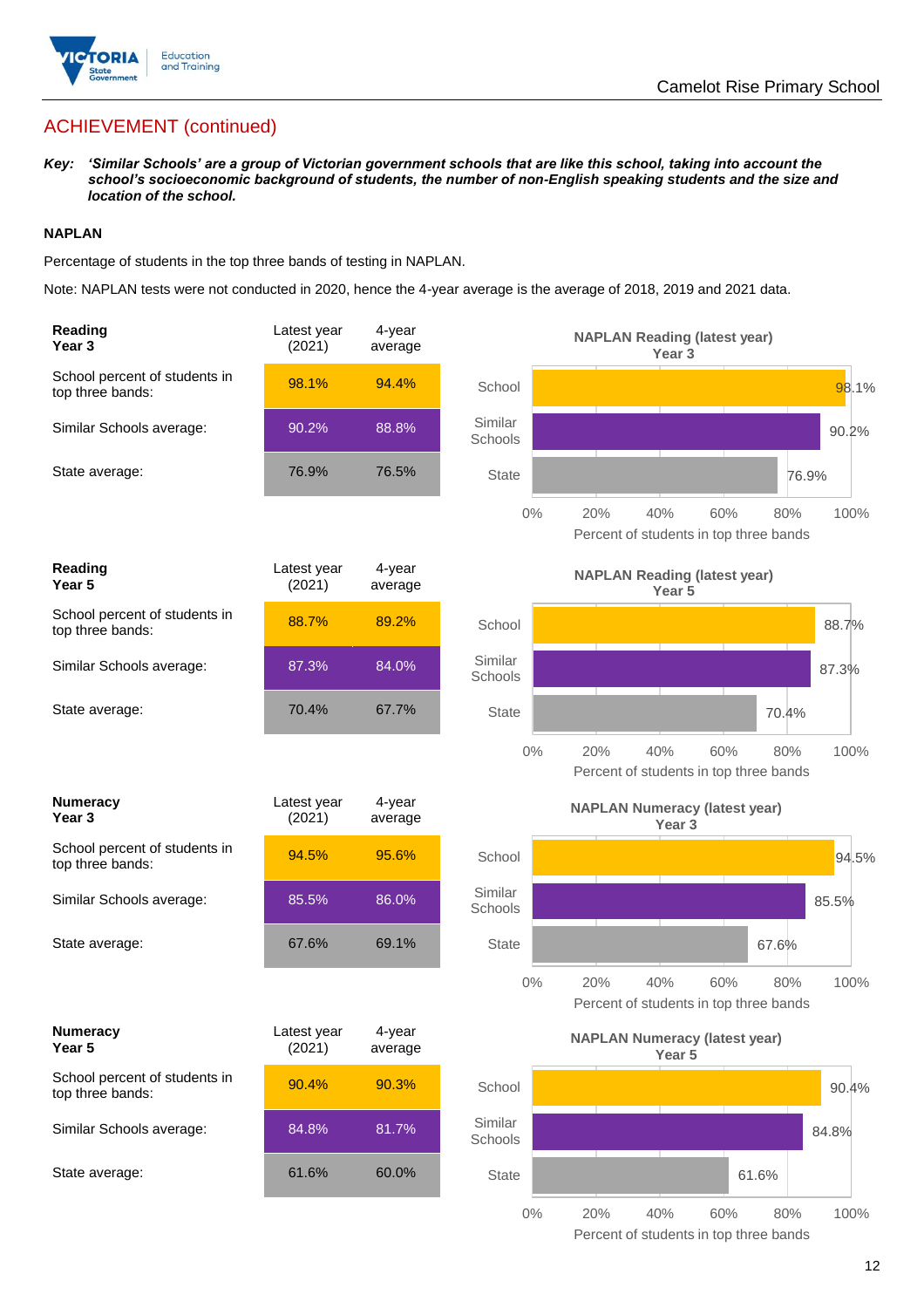

# ACHIEVEMENT (continued)

### **NAPLAN Learning Gain**

NAPLAN learning gain is determined by comparing a student's current year result relative to the results of all 'similar' Victorian students (i.e., students in all sectors in the same year level who had the same score two years prior). If the current year result is in the top 25 percent, their gain level is categorised as 'High'; middle 50 percent is 'Medium'; bottom 25 percent is 'Low'.

### **Learning Gain Year 3 (2019) to Year 5 (2021)**



**BLow Gain** Medium Gain **Example 10**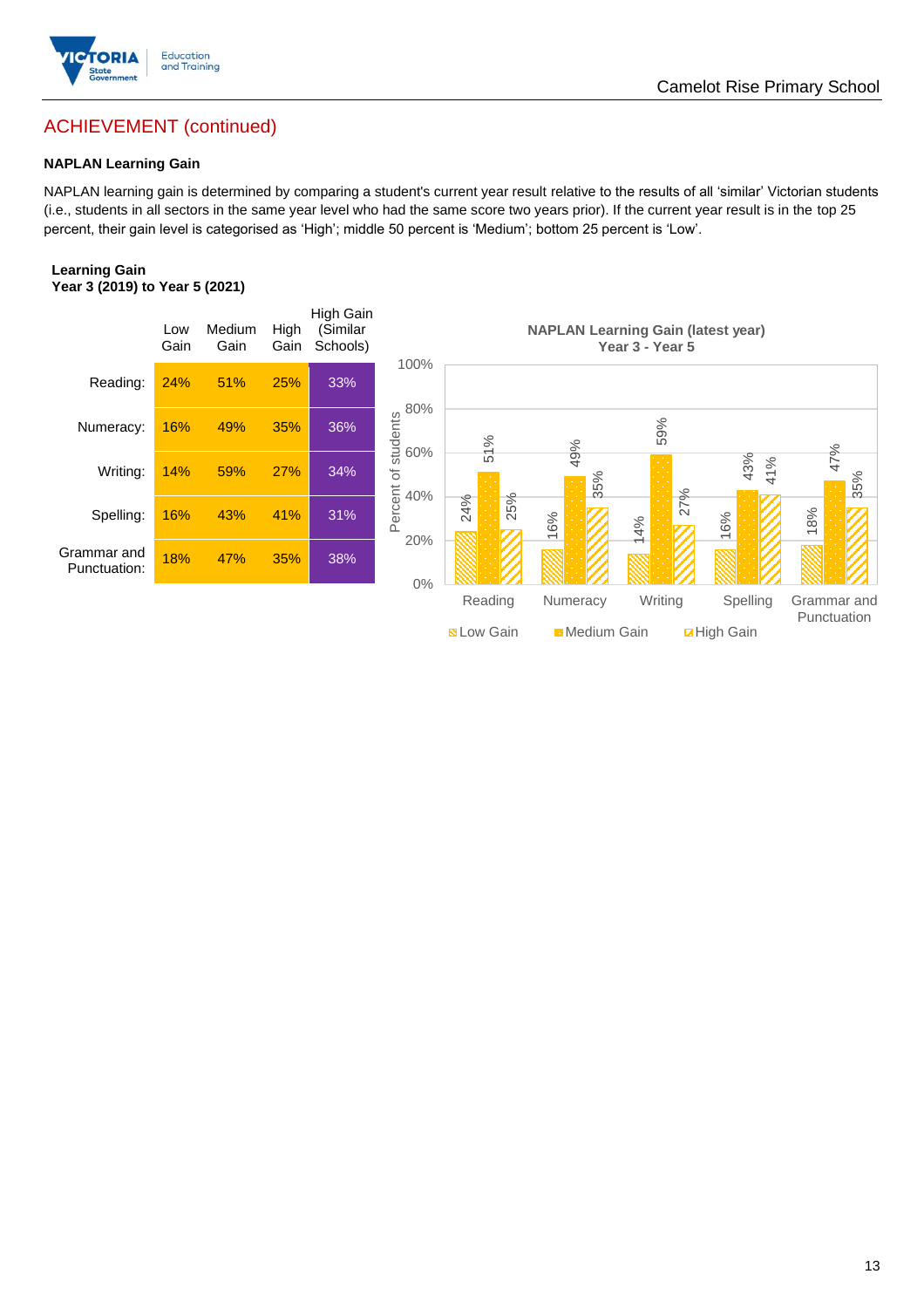

# ENGAGEMENT

*Key: 'Similar Schools' are a group of Victorian government schools that are like this school, taking into account the school's socioeconomic background of students, the number of non-English speaking students and the size and location of the school.*

### **Average Number of Student Absence Days**

Absence from school can impact on students' learning. Common reasons for non-attendance include illness and extended family holidays. Absence and attendance data in 2020 and 2021 may have been influenced by COVID-19.



### **Attendance Rate (latest year)**

|                                             | Prep | Year 1 | Year 2 | Year 3 | Year 4 | Year 5 | Year 6 |
|---------------------------------------------|------|--------|--------|--------|--------|--------|--------|
| Attendance Rate by year level<br>$(2021)$ : | 97%  | 96%    | 95%    | 97%    | 95%    | 97%    | 95%    |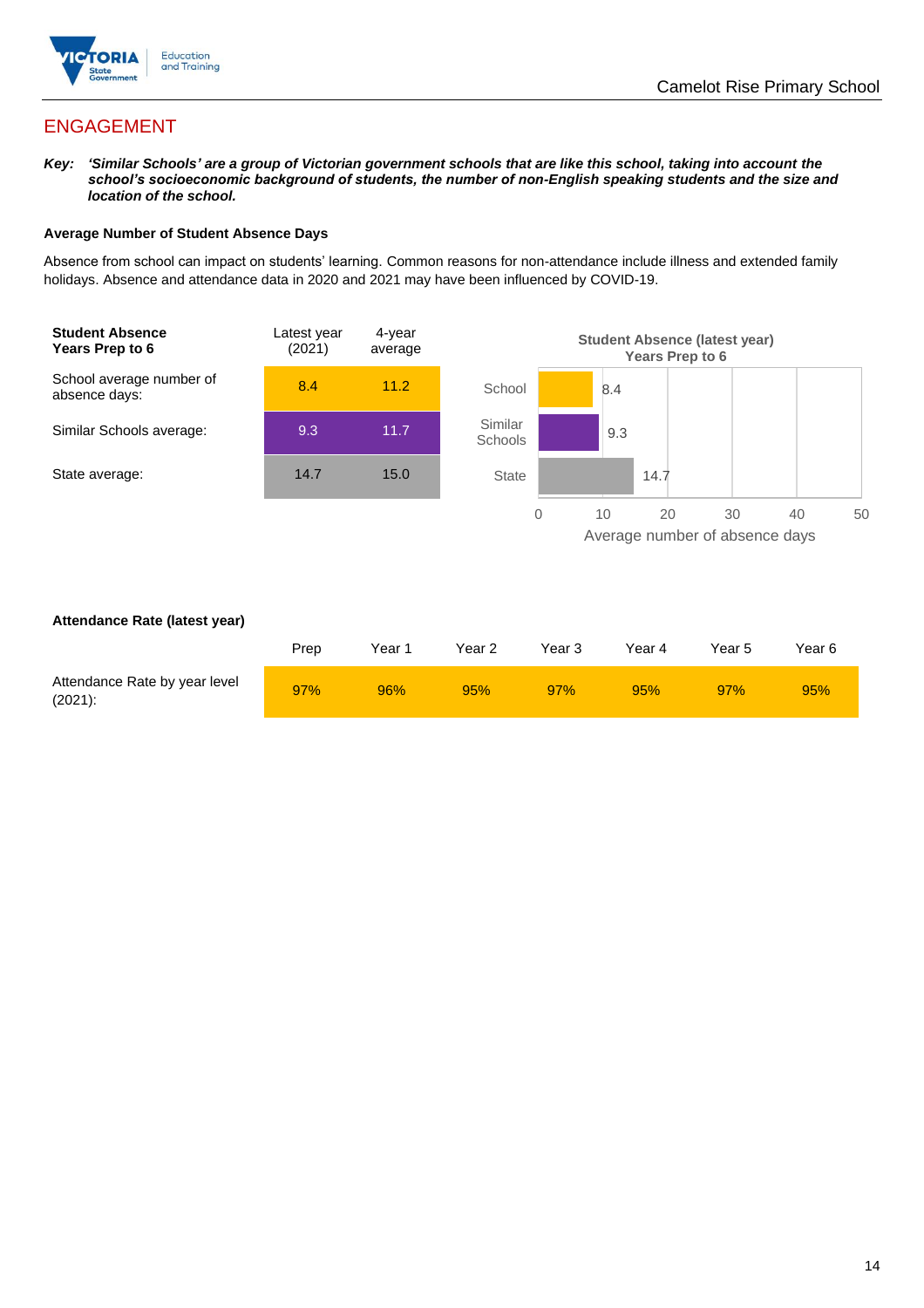

## **WELLBEING**

*Key: 'Similar Schools' are a group of Victorian government schools that are like this school, taking into account the school's socioeconomic background of students, the number of non-English speaking students and the size and location of the school.*

### **Student Attitudes to School – Sense of Connectedness**

The percent endorsement on Sense of Connectedness factor, as reported in the Attitudes to School Survey completed annually by Victorian government school students, indicates the percent of positive responses (agree or strongly agree).



*Due to lower participation rates, differences in the timing of the survey/length of survey period and the general impact of Covid19 across 2020 and 2021, data are often not comparable with previous years or within similar school groups. Care should be taken when interpreting these results.*



### **Student Attitudes to School – Management of Bullying**

The percent endorsement on Management of Bullying factor, as reported in the Attitudes to School Survey completed annually by Victorian government school students, indicates the percent of positive responses (agree or strongly agree).

| <b>Management of Bullying</b><br>Years 4 to 6 | Latest year<br>(2021) | 4-year<br>average |  |
|-----------------------------------------------|-----------------------|-------------------|--|
| School percent endorsement:                   | 77.9%                 | 74.8%             |  |
| Similar Schools average:                      | 80.6%                 | 81.4%             |  |
| State average:                                | 78.4%                 | 79.7%             |  |

*Due to lower participation rates, differences in the timing of the survey/length of survey period and the general impact of Covid19 across 2020 and 2021, data are often not comparable with previous years or within similar school groups. Care should be taken when interpreting these results.*

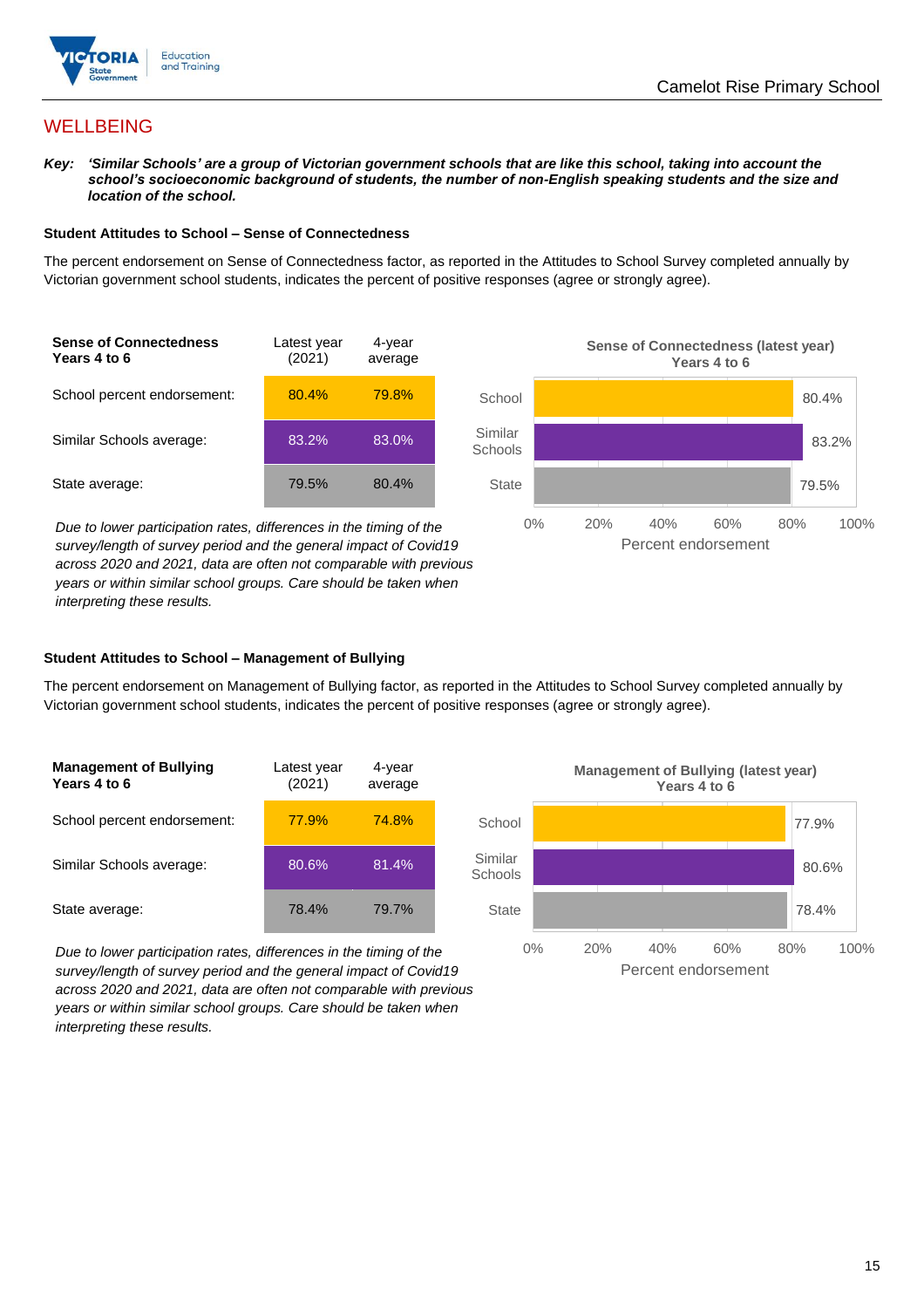

# **Financial Performance and Position**

FINANCIAL PERFORMANCE - OPERATING STATEMENT SUMMARY FOR THE YEAR ENDING 31 DECEMBER, 2021

| <b>Revenue</b>                  | <b>Actual</b> |
|---------------------------------|---------------|
| <b>Student Resource Package</b> | \$2,845,091   |
| Government Provided DET Grants  | \$333,910     |
| Government Grants Commonwealth  | \$10,322      |
| Government Grants State         | \$0           |
| <b>Revenue Other</b>            | \$2,148       |
| <b>Locally Raised Funds</b>     | \$258,621     |
| <b>Capital Grants</b>           | \$0           |
| <b>Total Operating Revenue</b>  | \$3,450,093   |

| Equity $1$                                          | <b>Actual</b> |
|-----------------------------------------------------|---------------|
| Equity (Social Disadvantage)                        | \$8,760       |
| Equity (Catch Up)                                   | \$0           |
| <b>Transition Funding</b>                           | \$0           |
| Equity (Social Disadvantage - Extraordinary Growth) | \$0           |
| <b>Equity Total</b>                                 | \$8.760       |

| <b>Expenditure</b>                    | <b>Actual</b> |
|---------------------------------------|---------------|
| Student Resource Package <sup>2</sup> | \$2,757,841   |
| Adjustments                           | \$0           |
| <b>Books &amp; Publications</b>       | \$16,790      |
| Camps/Excursions/Activities           | \$102,684     |
| <b>Communication Costs</b>            | \$4,665       |
| Consumables                           | \$56,274      |
| Miscellaneous Expense <sup>3</sup>    | \$21,423      |
| <b>Professional Development</b>       | \$3,401       |
| Equipment/Maintenance/Hire            | \$83,769      |
| <b>Property Services</b>              | \$80,158      |
| Salaries & Allowances <sup>4</sup>    | \$33,882      |
| <b>Support Services</b>               | \$94,909      |
| Trading & Fundraising                 | \$12,390      |
| Motor Vehicle Expenses                | \$0           |
| Travel & Subsistence                  | \$0           |
| <b>Utilities</b>                      | \$28,692      |
| <b>Total Operating Expenditure</b>    | \$3,296,878   |
| <b>Net Operating Surplus/-Deficit</b> | \$153,214     |
| <b>Asset Acquisitions</b>             | \$32,503      |

(1) The equity funding reported above is a subset of the overall revenue reported by the school.

(2) Student Resource Package Expenditure figures are as of 24 Feb 2022 and are subject to change during the reconciliation process.

(3) Miscellaneous Expenses include bank charges, administration expenses, insurance and taxation charges.

(4) Salaries and Allowances refers to school-level payroll.